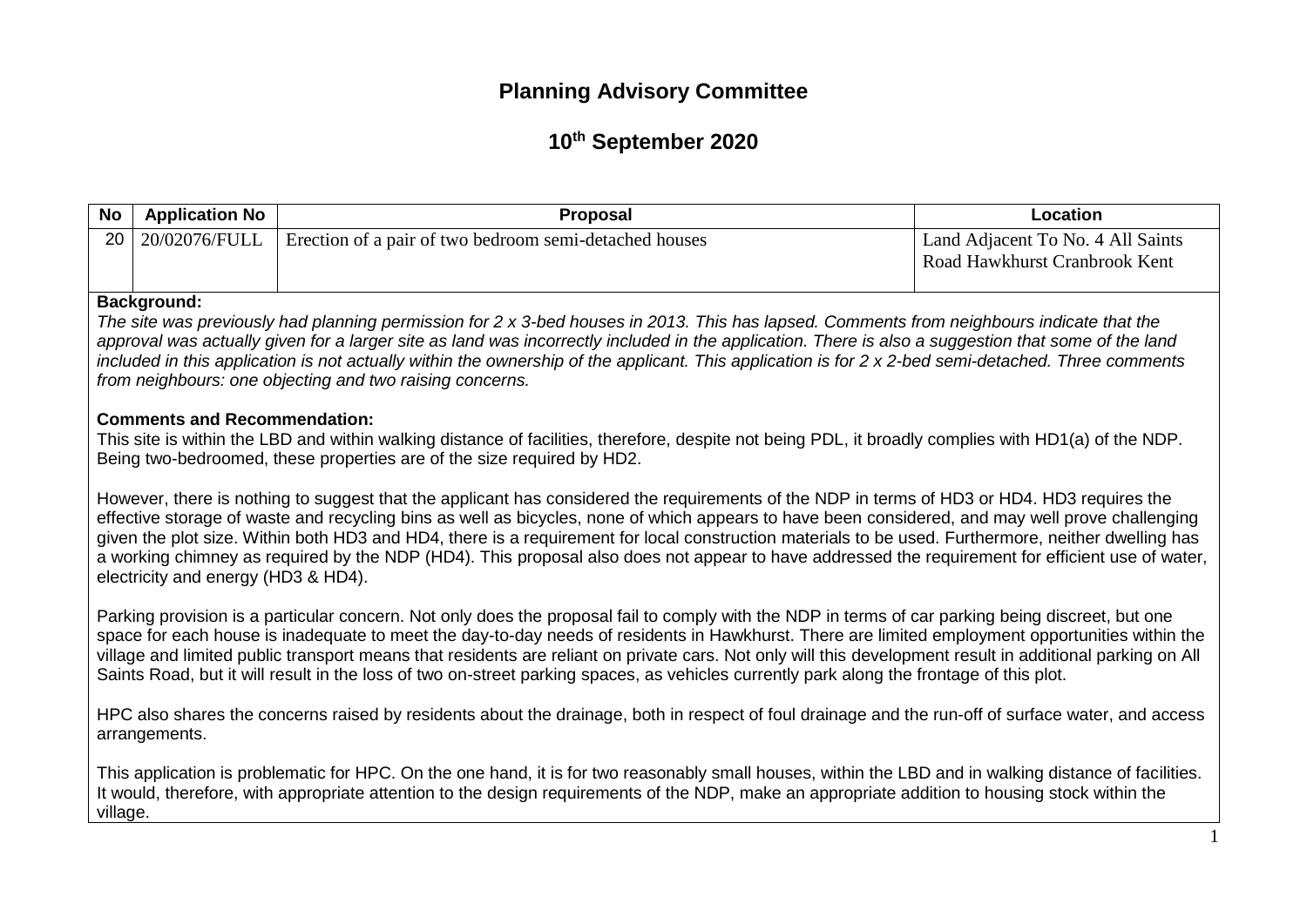However, we also have real concerns about the impact of this development on neighbouring properties, particularly in terms of the water run-off.

We are also extremely concerned about the impact on the traffic through the crossroads. We appreciate that as a development of two houses it would be inappropriate to expect the applicant to have undertaken a transport assessment. However, HPC's view is that it is the cumulative impact on the crossroads that needs to be considered. This month alone, we have applications for six new dwellings within the village. KCC Highways response on this and other applications is that it does not warrant their involvement. Whilst this may well be the case for each application separately, it ignores the cumulative impact of each additional house. KCC Highways has already indicated that an additional 22 trips through the junction at peak times would amount to the residual cumulative impact on the road network being severe. However, this is not necessarily the threshold at which the impact would be considered to be severe. Therefore, we would request that TWBC satisfies itself that KCC Highways has properly considered the cumulative impact of each additional property.

On balance, HPC would **support** this application, with appropriate revisions to comply with HD3 and HD4, with the following provisos:

- the development results in no additional increase in surface water run-off
- there should be a condition attached that there should be no access to the site through Smugglers and that future residents cannot park in **Smugglers**
- KCC Highways confirm that their model of the Hawkhurst crossroads junction demonstrates that this development (together with any other current application where approval is recommended) does not result in a residual cumulative impact on the junction that would be considered severe.

| 21 20/01984/FULL | Demolition of redundant buildings; provision of significant landscaping and         | Hawkhurst Place Farm Rye Road |
|------------------|-------------------------------------------------------------------------------------|-------------------------------|
|                  | ecological enhancements; conversion of buildings from a flexible commercial use     | Hawkhurst Cranbrook Kent      |
|                  | falling within Class B8 (storage and distribution) to a single residential dwelling |                               |
|                  | and detached garage                                                                 |                               |
|                  |                                                                                     |                               |

#### **Background:**

*The proposal is to convert an existing barn to a 6-bed house. The plot is currently considered a commercial site rather than agricultural. The current* agricultural use of the surrounding land is not reliant on the application site. There are no comments from neighbours, one of whom is the *landowner.* 

#### **Comments and Recommendation:**

This is a small-scale development, one house, on a previously developed site. Whilst it is outside the LBD, it is within walking distance of facilities and, importantly, this is a level walk. The use of existing farm buildings suggests that this house will be effectively integrated within the existing settlement patterns. Therefore, this application complies with HD1(a) of the NDP.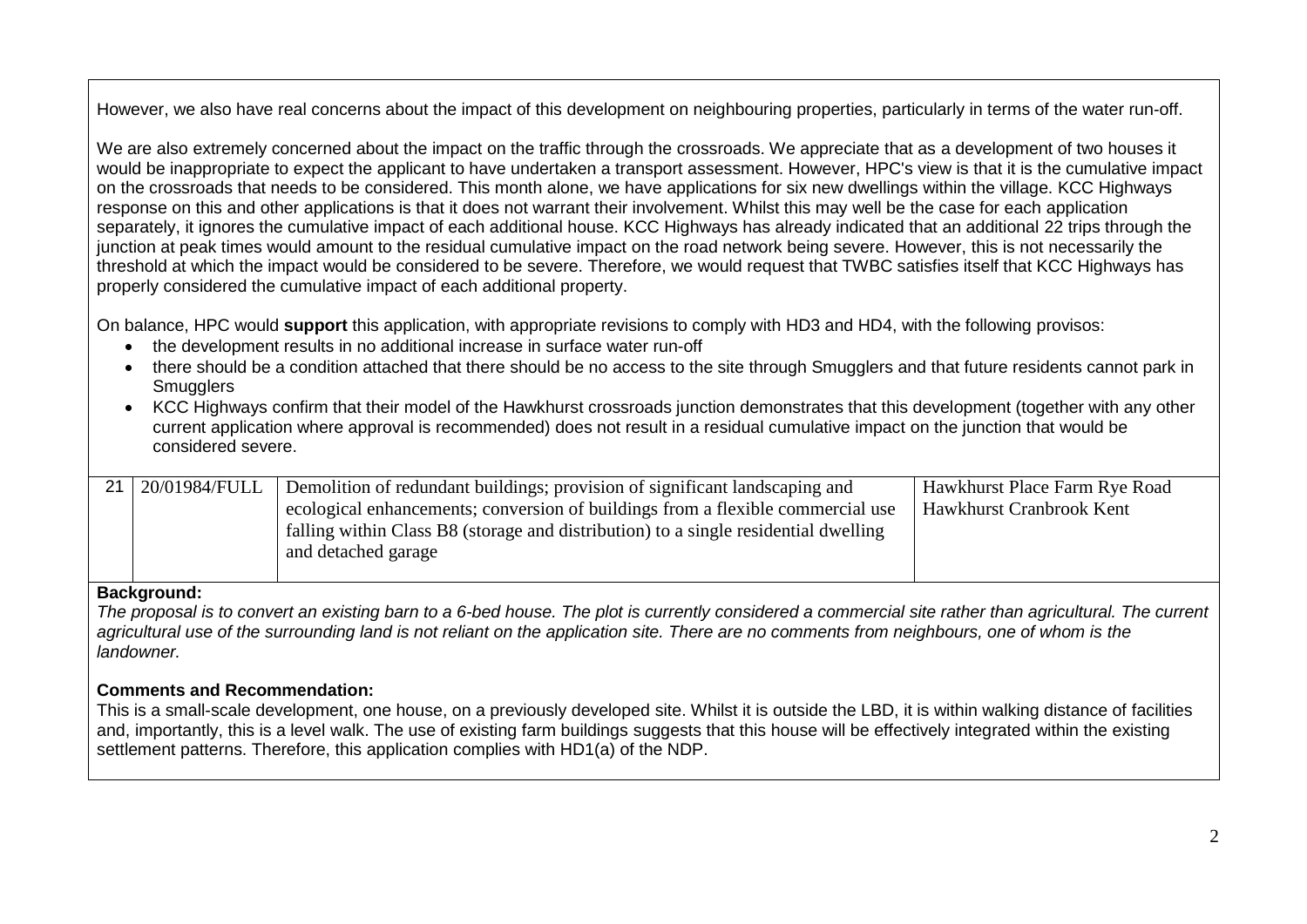HPC does have a number of reservations about this application. This proposal is for a 6-bed house and, therefore, does not address local housing needs as identified in HD2. There is no indication that any thought has been given to accessibility or how the property could be adapted to suit the future needs of occupants (HD3).

However, we note that this is re-using the structure of the existing barn and that the application indicates that the design will be energy efficient and as well as using some energy from renewable/low carbon sources. It was not clear to us what the extent of renewables would be, but we would encourage TWBC and the applicant to ensure that this is maximised. Designs to optimise the efficient use of water and conserve water (HD3 & HD4) should also be considered.

Our concerns about the impact on the Hawkhurst Place, which is listed, have been somewhat eased by the absence of comments from neighbours and the statement that the removal of other redundant buildings on the site would result in a reduction in built form of over 60%, whilst soft landscaping being used to improve the outlook for nearby residential properties.

We appreciate the effort that has been put into the work with Kent Wildlife Trust to enhance biodiversity, both in terms of the provision for wildlife and the attention to the landscaping through the provision of wildflower meadows, orchard etc. We would like reassurances that any external lighting used will meet the recommendations from the Bat Conservation Trust referenced in the Bat Survey.

HPC remains extremely concerned about the impact on the traffic through the crossroads. We appreciate that as a development of a single dwelling, it would be inappropriate to expect the applicant to have undertaken a transport assessment. However, HPC's view is that it is the cumulative impact on the crossroads that needs to be considered. This month alone, we have applications for six new dwellings within the village. KCC Highways response on this and other applications is that it does not warrant their involvement. Whilst this may well be the case for each application separately, it ignores the cumulative impact of each additional house. KCC Highways has already indicated that an additional 22 trips through the junction at peak times would amount to the residual cumulative impact on the road network being severe. However, this is not necessarily the threshold at which the impact would be considered to be severe. Therefore, we would request that TWBC satisfies itself that KCC Highways has properly considered the cumulative impact of each additional property.

HPC **supports** this application on the proviso that KCC Highways confirm that their model of the Hawkhurst crossroads junction demonstrates that this development (together with any other current application where approval is recommended) does not result in a residual cumulative impact on the junction that would be considered severe.

| 22 <sub>1</sub><br>20/02070/FULL                                                                                                                            | Proposed new house; landscape enhancements; associated works | Land East Of Water Lane Hawkhurst<br>Cranbrook Kent |  |
|-------------------------------------------------------------------------------------------------------------------------------------------------------------|--------------------------------------------------------------|-----------------------------------------------------|--|
| Background:<br>A previous application in Sept 2017 was supported by HPC, but refused by TWBC on the grounds that it was not considered to be of exceptional |                                                              |                                                     |  |

*quality of sufficiently innovative to overcome the unsustainable location or the identified harm. The applicants have revised the design and taken it to a Design Review Panel who have determined that the proposals meet paragraph 79e of the NPPF. No comments from residents.*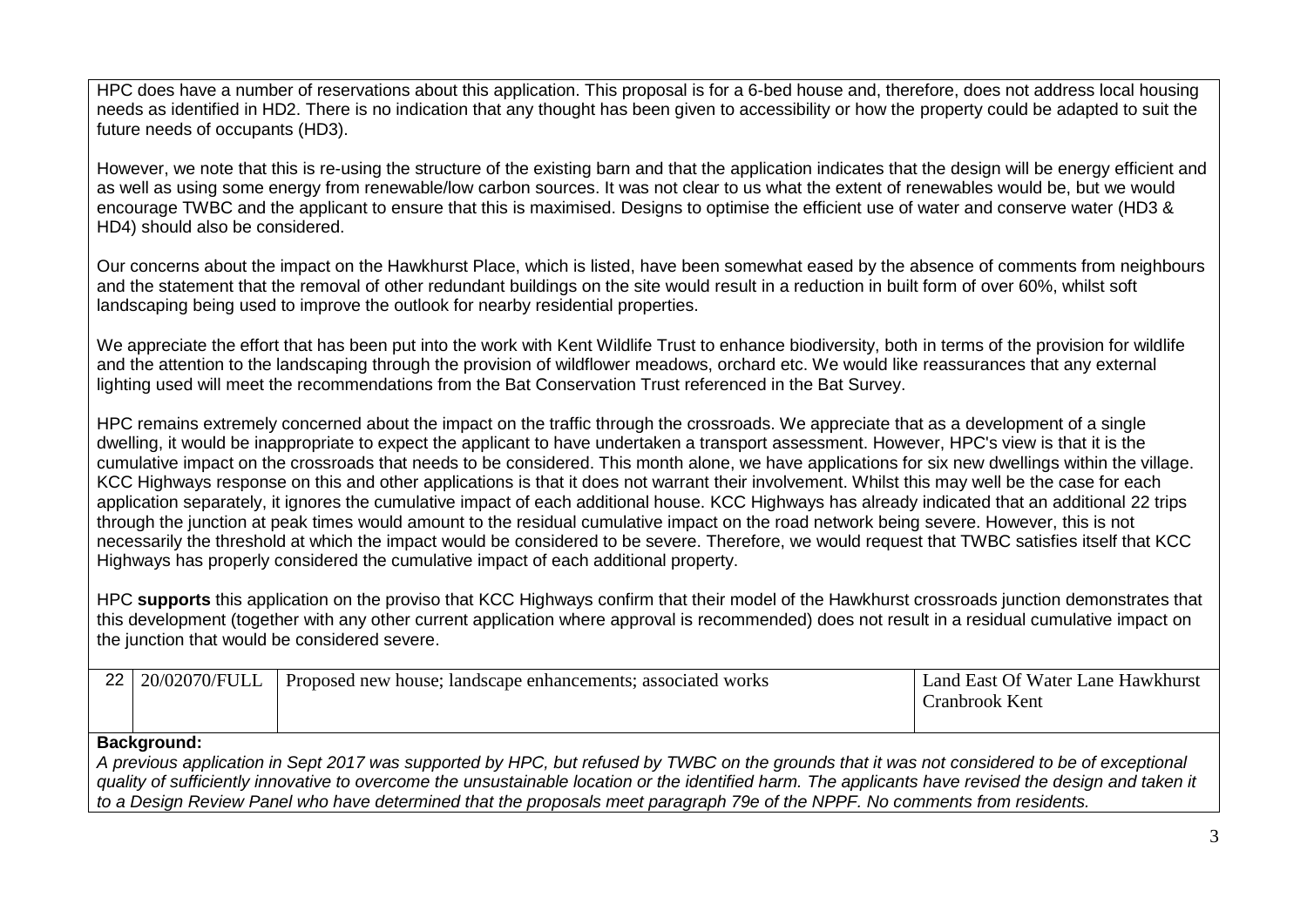#### **Comments and Recommendation:**

This is an application for a large isolated house on a greenfield site, well outside the LBD and beyond walking distance of facilities. Therefore, it does not comply with either HD1 or HD2 of the NDP. However, the application relies on paragraph 79e of the NDP in that the design is of exceptional quality being truly outstanding or innovative (in this case both), reflecting the highest standards in architecture, and helping to raise standards of design more generally in rural areas.

It is evident that the applicants have given careful consideration to the landscape setting within the AONB and has taken onboard the policies of the NDP. The environmental credentials of the design are impressive. The inclusion of a quest suite on the ground floor means that property will be able to meet the future needs of residents in line with HD3.

HD4 allows for careful innovation in design. The use of traditional materials in an innovative design is welcomed by the Parish Council.

HPC does have reservations about the use of such a big greenfield site for one house. However, the location of the house within the site has been carefully considered to have minimal impact on the surrounding landscape. We welcome the reinstatement of the field boundary and the creation of seasonally-grazed wildflower meadows, together with the other landscape and biodiversity enhancements.

It seems clear that the landowners value the landscape setting of this site. However, we this can be guaranteed with changes of ownership in the future. Therefore, HPC would like to see a condition that requires the land to be managed appropriately in perpetuity and prevents any further development of this site. Similarly, the unique design is a key factor in the application. Therefore, we request a condition that removes any permitted development rights.

HPC remains extremely concerned about the impact on the traffic through the crossroads. We appreciate that as a development of a single dwelling, it would be inappropriate to expect the applicant to have undertaken a transport assessment. However, HPC's view is that it is the cumulative impact on the crossroads that needs to be considered. This month alone, we have applications for six new dwellings within the village. KCC Highways response on these smaller applications is that it does not warrant their involvement. Whilst this may well be the case for each application separately, it ignores the cumulative impact of each additional house. KCC Highways has already indicated that an additional 22 trips through the junction at peak times would amount to the residual cumulative impact on the road network being severe. However, this is not necessarily the threshold at which the impact would be considered to be severe. Therefore, we would request that TWBC satisfies itself that KCC Highways has properly considered the cumulative impact of each additional property.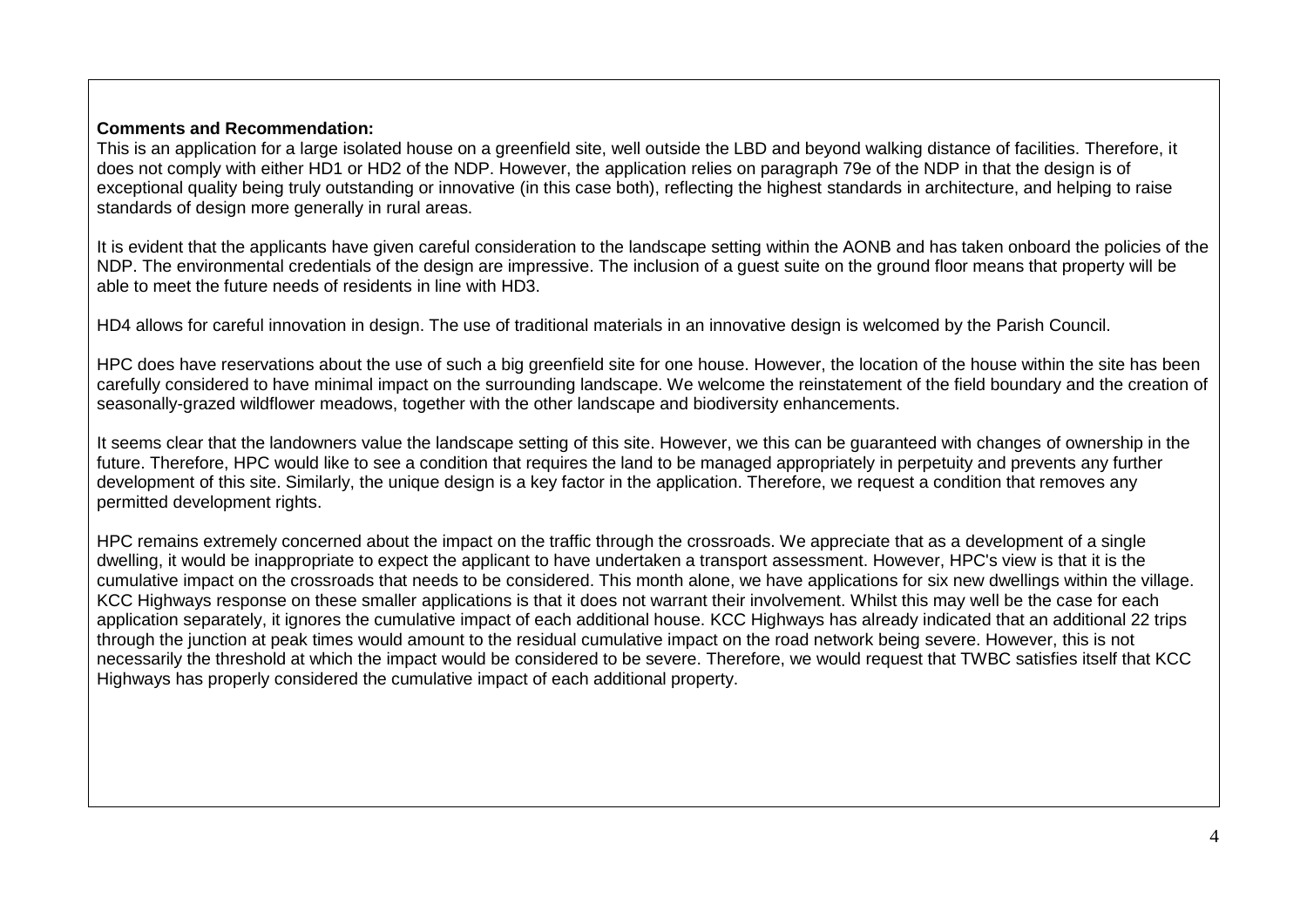HPC **supports** this application on the following provisos:

- KCC Highways confirm that their model of the Hawkhurst crossroads junction demonstrates that this development (together with any other current application where approval is recommended) does not result in a residual cumulative impact on the junction that would be considered severe.
- A condition is included to prevent any alterations to the house and garden without consent from TWBC planning to ensure that it remains a design of exceptional quality.
- An appropriate condition or legal agreement is included to ensure that the site as a whole is managed appropriately in perpetuity. We request that TWBC applies whichever option gives the strongest level of protection to the landscape.

| 23 20/02168/OUT | Outline (Access, Layout and Scale Not Reserved) - Demolition of existing garage; | Hawthorn Cottage Ockley Lane  |
|-----------------|----------------------------------------------------------------------------------|-------------------------------|
|                 | erection of new detached dwelling within garden of Hawthorn Cottage              | Hawkhurst Cranbrook Kent TN18 |
|                 |                                                                                  | 4DW                           |
|                 |                                                                                  |                               |

#### **Background:**

*This is a revised application for the one that was submitted recently that we objected to on the grounds of the impact on the AONB given the sensitive location adjacent to a historic routeway, the scale of the house, access and parking arrangements. KCC Highways also had concerns in relation to the access arrangements. Nothing has changed in terms of the scale or proposed location of the house.* 

#### **Comments and Recommendation:**

HPC retains its position that the scale of the proposed house is inappropriate for this location and does not comply with HD2 of the NDP, being a 4 bedroom house, where the demand is for starter homes and small-sized houses rather than more family-sized properties.

This application does not successfully demonstrate that it will not have an adverse visual impact on the landscape as required by LP1 of the NDP. The Design and Access statement indicates that the NDP does not show the area around Ockley Lane as being one of the noted list of principal views to be protected by LP1. However, page 52 of the NDP makes it clear that the diagram is indicative only. Moreover, Ockley Lane is an historic routeway. the importance of which for the landscape context is indicated on page 18. There is an expectation that development in Hawkhurst should conserve and enhance the High Weald AONB and comply with the AONB Units Management Plan. Objective R1 indicates that historic routeways should be recognised as non-designated heritage assets in the planning process as well as discouraging new access points that damage the character of sunken routeways. We do not feel that adequate consideration has been given to the impact of these proposals on Ockley Lane and the views across the AONB, both at the site of the proposed development and further away.

We note that the access designs have been changed to avoid the conflict with the existing parking arrangements. However, this appears to require the extension of the existing access and when comparing the photographs and the site plan, it looks as if the access would be from the byway rather than the road.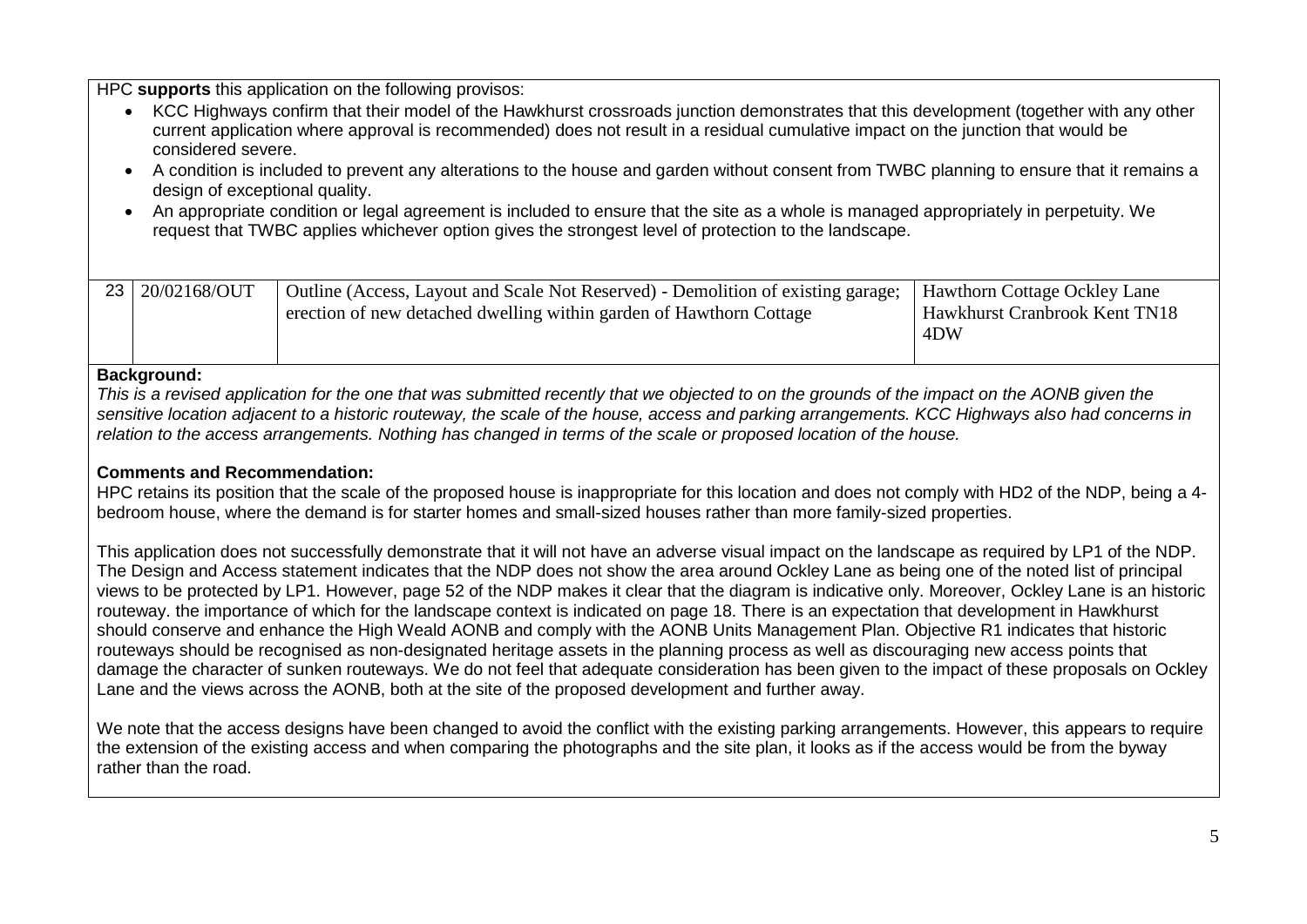HPC remains extremely concerned about the impact on the traffic through the crossroads. We appreciate that as a development of a single dwelling, it would be inappropriate to expect the applicant to have undertaken a transport assessment. However, HPC's view is that it is the cumulative impact on the crossroads that needs to be considered. This month alone, we have applications for six new dwellings within the village. KCC Highways response on this and other applications is that it does not warrant their involvement. Whilst this may well be the case for each application separately, it ignores the cumulative impact of each additional house. KCC Highways has already indicated that an additional 22 trips through the junction at peak times would amount to the residual cumulative impact on the road network being severe. However, this is not necessarily the threshold at which the impact would be considered to be severe. Therefore, we would request that TWBC satisfies itself that KCC Highways has properly considered the cumulative impact of each additional property.

HPC **objects** to this application.

| 24 20/02078/FULL | Addition of a new gate, new bin store, new external lights, new garage, and | <b>Conghurst Cottages Conghurst Lane</b> |
|------------------|-----------------------------------------------------------------------------|------------------------------------------|
|                  | changing the drive to gravel                                                | <b>Hawkhurst Cranbrook TN18 4RJ</b>      |

#### **Background:**

*Garage is to be set well to the rear of the house and is unlikely to impact on others. No comments from residents.*

## **Comments and Recommendation:**

HPC has no objections to this application. The choice of traditional materials complies with the NDP. The proposals do not seem overbearing and are unlikely to impact on neighbouring properties. The garden appears to be well screened to the rear and therefore the garage is unlikely to have a major impact on the AONB. The gate will be set back from Conghurst Lane, allowing cars to pull off the road.

From the plans submitted, it appears that a tree will need to be removed to construct the garage. Therefore, HPC requests that three additional trees are planted to replace this in line with Hawkhurst's Tree and Hedgerow Policy.

Given the rural location, we would request that the lighting is the minimum required to allow safe movement between the garage and the house, ideally sensor-operated and solar powered.

Hawkhurst Parish Council **supports** this application.

| 25 <sub>1</sub> | 20/02289/FULL | Variation of Condition 2 (Approved Plans) of Planning Permission                  | Saintfield High Street Hawkhurst |
|-----------------|---------------|-----------------------------------------------------------------------------------|----------------------------------|
|                 |               | 18/01376/FULL - Changes to reduce the bulk of the 2 storey side extension by      | Cranbrook Kent TN18 4JP          |
|                 |               | omitting the double gable and substituting it with a single gable. Front and rear |                                  |
|                 |               | first floor windows changed to Velux type windows; reductions to the rear single  |                                  |
|                 |               | storey extensions.                                                                |                                  |
|                 |               |                                                                                   |                                  |